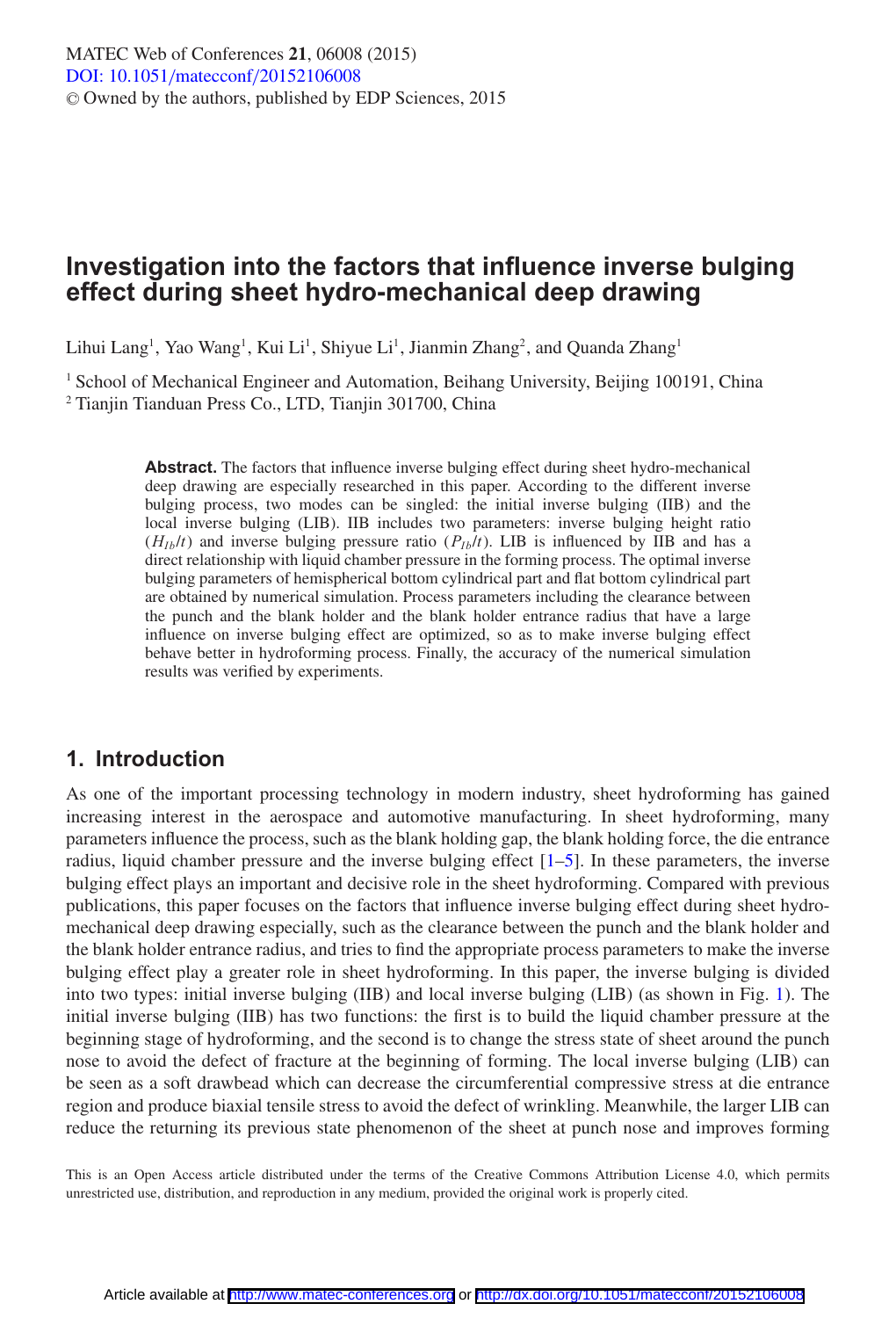#### MATEC Web of Conferences

<span id="page-1-0"></span>

<span id="page-1-1"></span>**Figure 1.** The inverse bulging hydro-mechanical deep drawing.



**Figure 2.** The geometric shape and size of specimens.

accuracy at wall and bottom of parts. The main parameters of IIB are inverse bulging height and inverse bulging pressure. LIB is influenced by IIB and has a direct relationship with liquid chamber pressure in the forming process. In order to avoid the influence of sheet thickness on inverse bulging effect and be consistent with other parameters research method, the inverse bulging height ratio  $H_{1b}/t$  and the inverse bulging pressure ratio  $P_{Ib}/t$  are adopted to research inverse bulging effect in this paper [\[6\]](#page-6-2).

## **2. Basic parameters**

The material used was the 2.5 mm thick stainless steel SUS304. Its property is shown in Table [1.](#page-2-0) The inverse bulging effect and its effect factors of hemispherical bottom cylindrical part and flat bottom cylindrical part are researched respectively. The geometric shape and size of specimens are shown in Fig. [2.](#page-1-1) The hemispherical diameter is  $\Phi$ 400 mm with height is 500 mm. The diameter of flat bottom cylindrical part is also  $\Phi$ 400 mm with height is 500 mm and the bottom corner radius is 15 mm. Considering the deformation feature, trimming and process allowance, the circular plate whose diameter is 900 mm was chosen as the blank. The die inside diameter is 406.4 mm and the die entrance radius is 25 mm. The gap between the die and the blank holder is fixed in the experiment and the value is 2.75 mm. All the experimental work was carried out on the 4500 ton sheet hydroforming equipment. The liquid pressure in the die cavity is controlled by a proportional pressure relief valve whose maximum pressure can reach 100 MPa.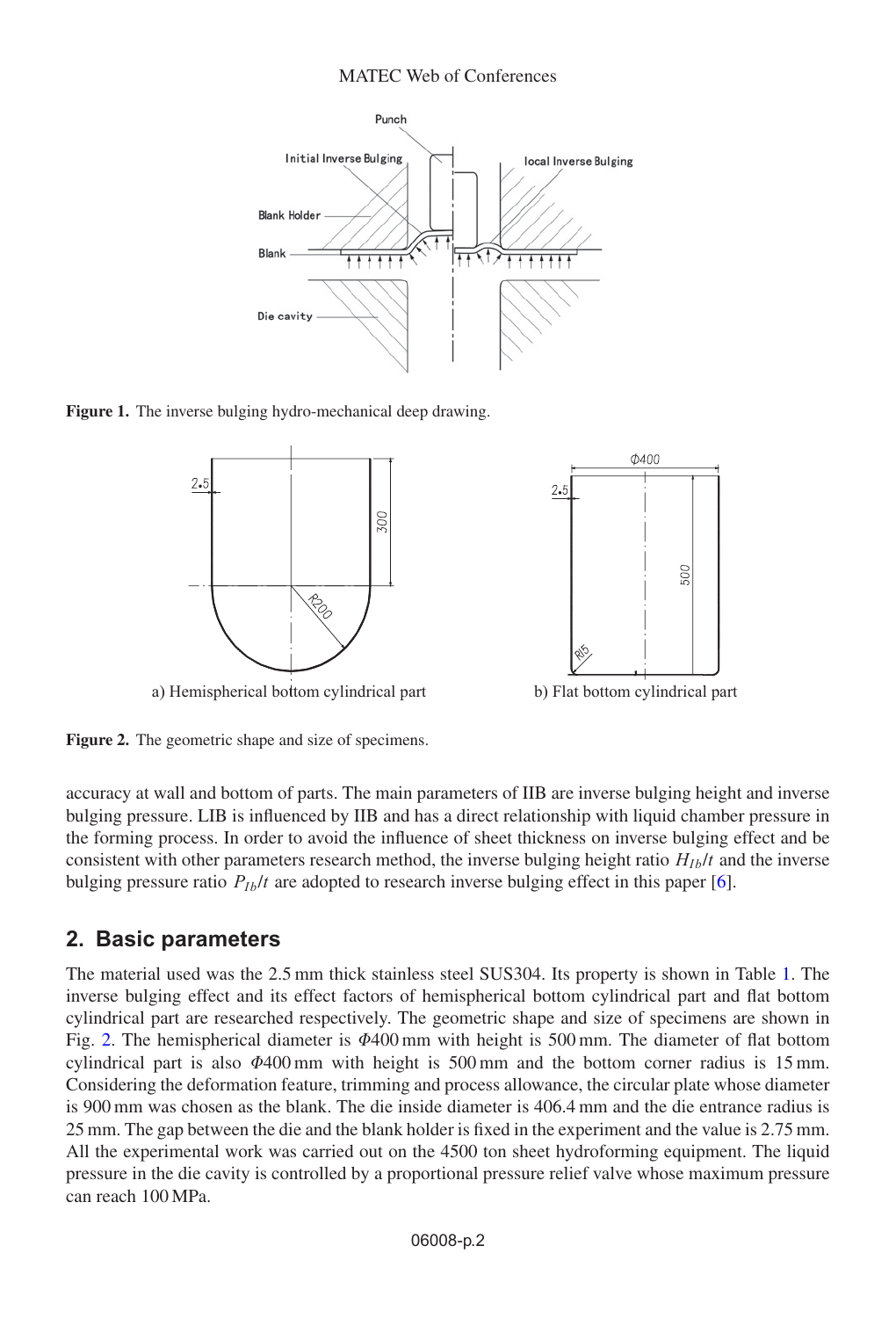<span id="page-2-0"></span>

| Table 1. Mechanical property for stainless steel SUS304. |  |  |
|----------------------------------------------------------|--|--|
|----------------------------------------------------------|--|--|

| Yield            | <b>Tensile</b>   | <b>Strength</b> | <b>Strain</b>   |                   | <b>Elasticity</b> |
|------------------|------------------|-----------------|-----------------|-------------------|-------------------|
| strength         | strength         | factor          | hardening       | <b>Elongation</b> | modulus           |
| $\sigma$ . (Mpa) | $\sigma_b$ (MPa) | (MPa)           | factor <i>n</i> | $\delta$ (%)      | $E$ (GPa)         |
| 205              | 529              | 980             | 0.502           | 40                | 207               |

<span id="page-2-2"></span>

| <b>Table 2.</b> Numerical simulation scheme (t is the sheet thickness). |  |
|-------------------------------------------------------------------------|--|
|-------------------------------------------------------------------------|--|

<span id="page-2-1"></span>

| <b>Blank holder entrance radius (mm): 20 (8t)</b> | Clearance between the punch and the blank<br>holder (mm) |
|---------------------------------------------------|----------------------------------------------------------|
|                                                   | 1.25 (0.5t); 2.5 (1t); 3.75 (1.5t); 5 (2t); 6.25 (2.5t)  |
| Clearance between the punch and the blank         | Blank holder entrance radius (mm)                        |
| <b>holder</b> (mm): $3.75(1.5t)$                  |                                                          |
|                                                   | 5 (2t); 15 (6t); 20 (8t); 25 (10t); 32.5 (13t)           |



**Figure 3.** The FEM models.

# **3. Simulation and analysis**

### **3.1 FEM model and scheme**

Finite element analysis software Dynaform5.8.1/LS-DYNA3D was used in the numerical simulation. Because of the axi-symmetric property of parts, only quarter of the physical model was used and finite element models were shown in Fig. [3.](#page-2-1) All tools were modeled using a rigid shell element. The blank was modeled using the B-T shell element. A friction coefficient of 0.12 was used for the interfaces between the punch and the blank, and 0.05 for that between the blank and the blank holder and between the blank and the die, respectively. The gap between the die and the blank holder was fixed and the value was 2.75 mm. The numerical simulation scheme was shown in Table [2.](#page-2-2)

### **3.2 Influence of inverse bulging effect on forming process**

The optimal inverse bulging parameters of hemispherical bottom cylindrical part and flat bottom cylindrical part were obtained through repeated numerical simulations. For the hemispherical bottom cylindrical part, when the inverse bulging height ratio was 2, the inverse bulging pressure ratio was 0.8 and the liquid chamber pressure was 80 MPa, its formability was best. The specimens thinning ratio distributions with and without inverse bulging were contrasted as shown in Fig. [4.](#page-3-0) As can be seen, the part can be once-formed, and the main thinning all occurs at the initial stage of forming. Then, the decreasing rate of thickness slows down along with the hydro-mechanical deep drawing, and the part thickness hardly changes after the intermediate stage of forming. Compared to no-initial inverse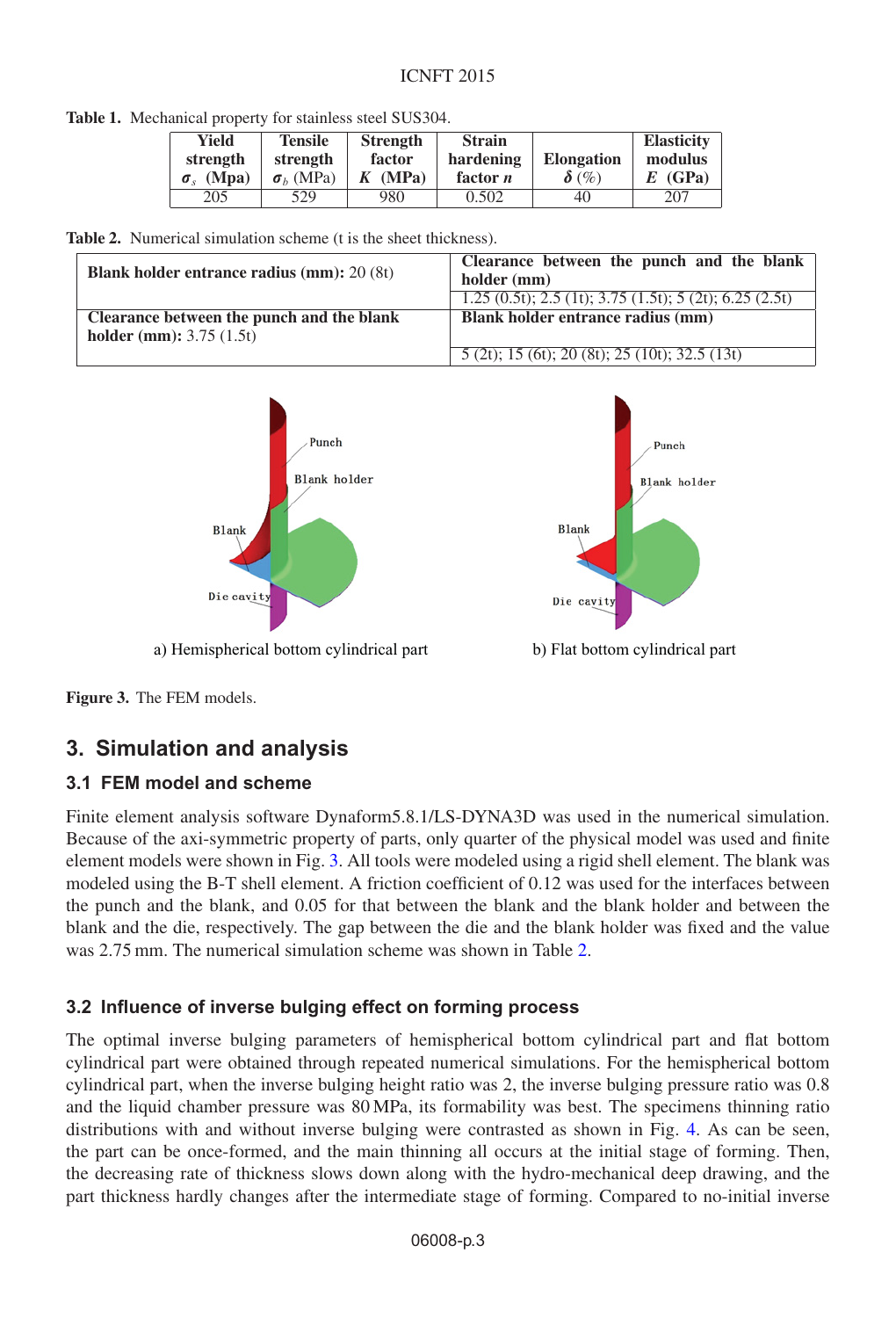### MATEC Web of Conferences

<span id="page-3-0"></span>

**Figure 4.** The thinning ratio distributions of hemispherical bottom cylindrical part (inverse bulging/no-inverse bulging).

<span id="page-3-1"></span>

**Figure 5.** The thinning ratio distributions of flat bottom cylindrical part (inverse bulging/no-inverse bulging).

bulging, the wall thinning ratio of the part is decreased by 8.9% with initial inverse bulging. For the flat bottom cylindrical part, when the inverse bulging height ratio was 10, the inverse bulging pressure ratio was 2 and the liquid chamber pressure was 90 MPa, its formability was best. The specimens thinning ratio distributions with and without inverse bulging were contrasted as shown in Fig. [5.](#page-3-1) Similar to the hemispherical bottom cylindrical part, the specimen thickness thins largely at the initial stage of forming, and the wall thinning ratio is controlled effectively by the inverse bulging effect at the initial stage. As the numerical simulations of these two parts shown, the inverse bulging effect improves the formability of the parts mainly by improving the formability at the initial stage of forming.

### **3.3 Influence of clearance between the punch and the blank holder on inverse bulging**

The 1.25 mm(0.5t), 2.5 mm(1t), 3.75 mm(1.5t), 5 mm(2t) and 6.25 mm(2.5t) were chosen respectively for the clearance between the punch and the blank holder. Wall thickness distributions of the two specimens obtained by numerical simulation were shown in Fig. [6](#page-4-0) and Fig. 7 respectively. The contrast of maximum wall thinning ratio of the two specimens was shown in Fig. 8. For the hemispherical bottom cylindrical part, with increasing of the clearance between the punch and the blank holder, the wall thickness of the specimen and its distribution uniformity also increase correspondingly with improvement in formability. According to the characteristic of the specimen material flow in forming process, the smaller clearance is, the lower thickness reduction is at the initial stage of inverse bulging. However, with the hydro-mechanical deep drawing, the smaller clearance leads to the material flow shortage for the central region of hemisphere bottom and the increasing seriousness in thickness reduction. For the flat bottom cylindrical part, the maximum wall thinning ratio of the specimen with different clearance between the punch and the blank holder is 7.67%, 7.36%, 7.33%, 7.66% and 8.69% respectively. When the clearance is 2.5 mm (1t) or 3.75 mm (1.5t), the wall thinning ratio of the specimen is lower with better in formability. According to the characteristic of the specimen material flow in forming process, during the initial inverse bulging, the smaller the clearance is, the more difficult the flow up of the material would be and the more severe the thickness reduction at the bottom of the flat bottom cylindrical part would be. When the punch went down, the larger clearance couldn't make the blank form the reverse bending material storage area (as shown in Fig. [9\)](#page-4-1), and the hardenability degree of the blank in this area is lower. Finally, the blank in this area would flow and become the thinnest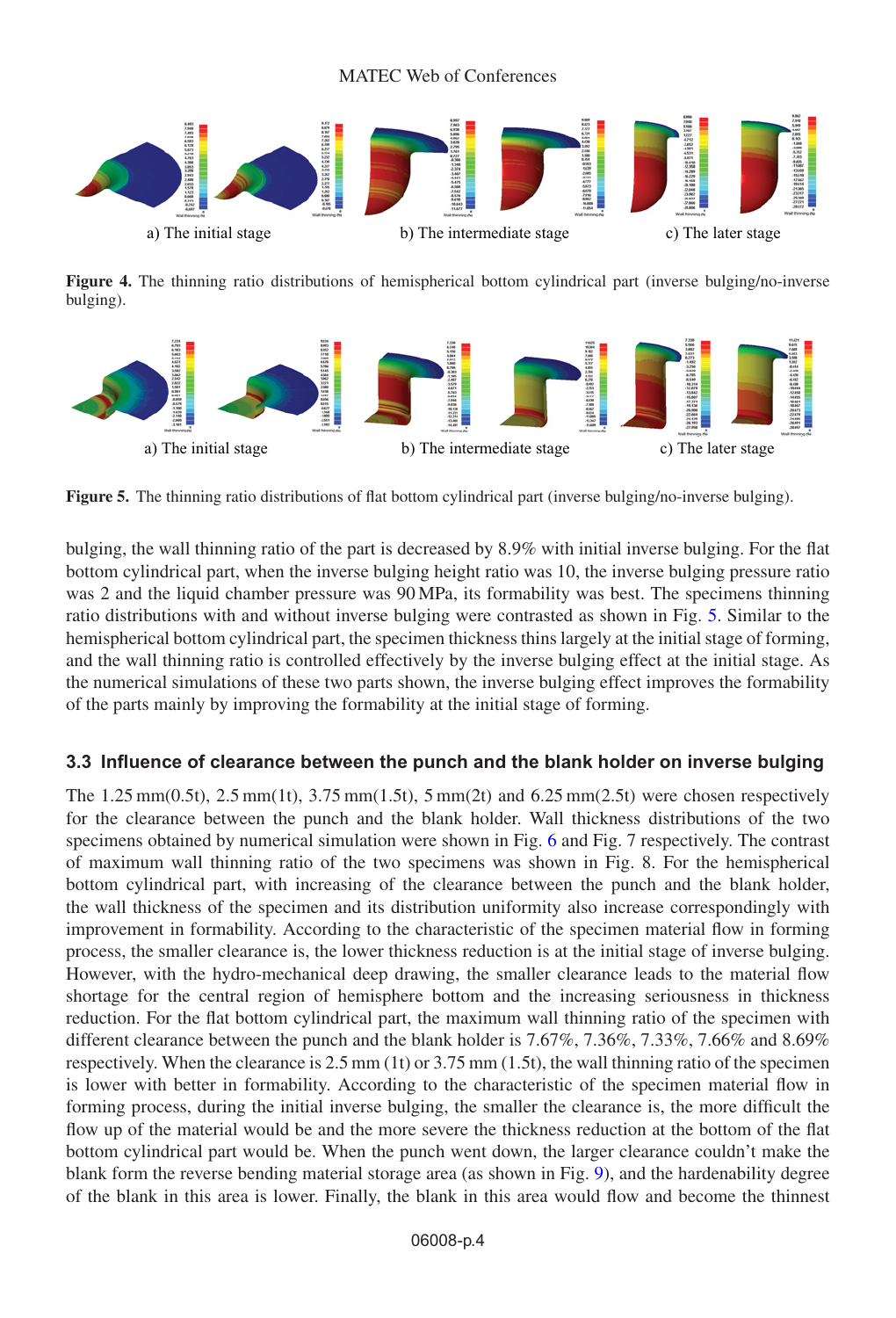<span id="page-4-0"></span>





<span id="page-4-1"></span>**Figure 6.** Thickness distributions of hemispherical bottom cylindrical part.

**Figure 7.** Thickness distributions of flat bottom cylindrical part.

**Figure 8.** Contrast of maximum thinning ratio of the two specimens.



**Figure 9.** Reverse bending material storage area with different clearance between the punch and the blank holder.

portion of wall thickness in the subsequent deep drawing process. Therefore, a reasonable clearance between the punch and the blank holder can improve the formability of sheet.

### **3.4 Influence of the blank holder entrance radius on inverse bulging**

The  $5 \text{ mm}(2t)$ ,  $15 \text{ mm}(6t)$ ,  $20 \text{ mm}(8t)$ ,  $25 \text{ mm}(10t)$  and  $32.5 \text{ mm}(13t)$  were chosen respectively for the blank holder entrance radius. Wall thickness distributions of the two specimens were shown in Fig. [10](#page-5-0) and Fig. 11 respectively. The contrast of maximum wall thinning ratio was shown in Fig. 12. For the hemispherical bottom cylindrical part, the maximum wall thinning ratio is 8.73%, 8.93%, 8.98%, 9.01% and 9.23% respectively. As can be seen, the larger blank holder entrance radius is not beneficial for the formability attributes of the sheet. According to the characteristic of the specimen material flow in forming process, the center of hemisphere bottom was the most severe thinning position at the initial stage of forming. The smaller blank holder entrance radius is, the more material storage around the rim of hemisphere bottom center would be, the more sufficient material flow from the rim of bottom to the center of bottom is along with the punch went down, and the more obvious the effect that controlling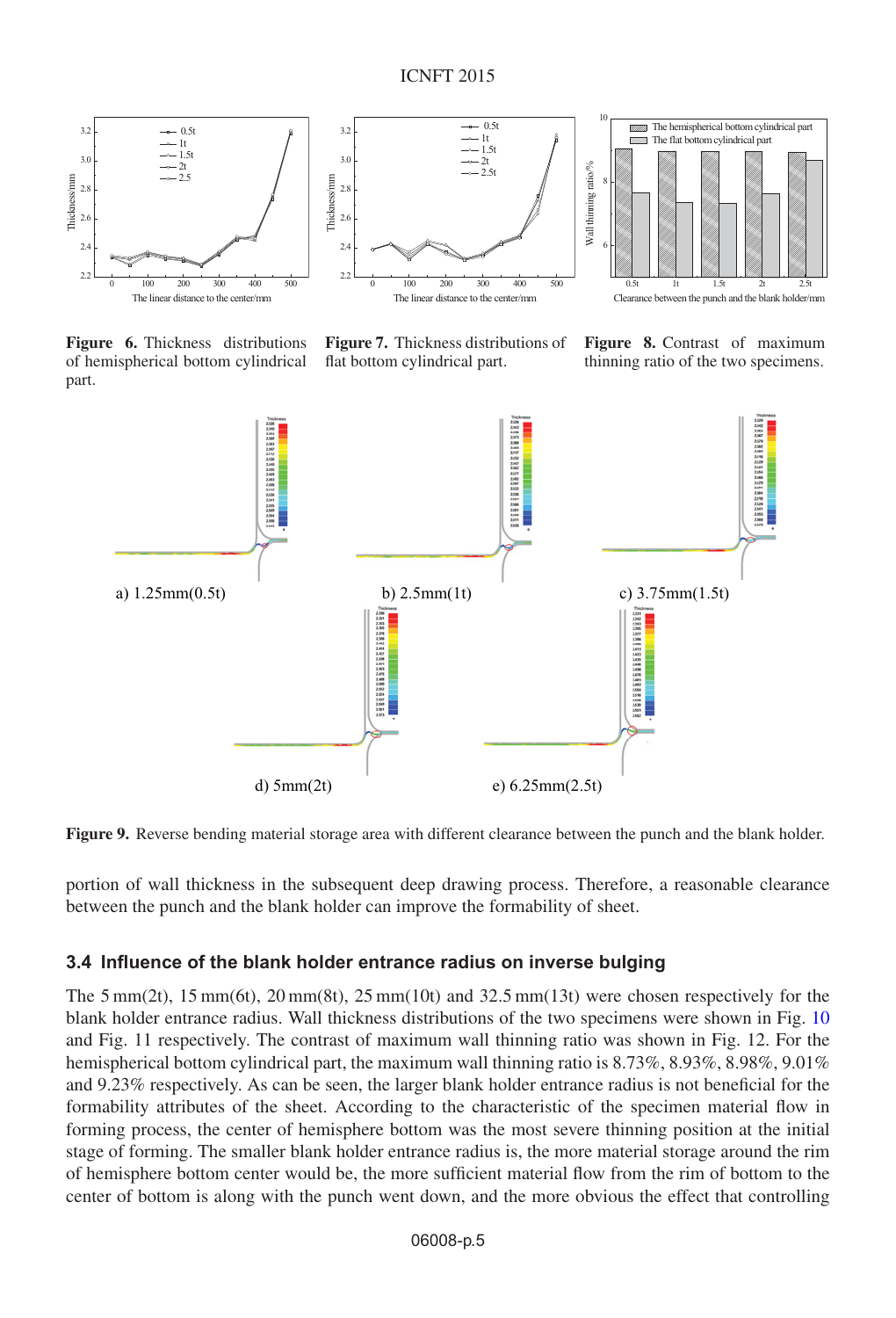#### MATEC Web of Conferences

<span id="page-5-0"></span>





<span id="page-5-1"></span>**Figure 10.** Thickness distributions of hemispherical bottom cylindrical part.

**Figure 11.** Thickness distributions of flat bottom cylindrical part.

**Figure 12.** Contrast of maximum thinning ratio of the two specimens.



**Figure 13.** The experiment specimens.

the wall thickness thinning is at the center of bottom. For the flat bottom cylindrical part, the maximum wall thinning ratio is 7.93%, 7.44%, 7.33%, 7.69% and 7.96% respectively. When the blank holder entrance radius is 20 mm (8t), the wall thinning ratio of the specimen is lowest with best in formability. In forming process, the flow up of the material is restricted by the too small blank holder entrance radius during the initial inverse bulging, which leads to the severe thickness reduction at the bottom of the specimen. When the punch went down, the larger blank holder entrance radius couldn't make the blank form the reverse bending material storage area, and the hardenability degree of the blank in this area is lower. Finally, the blank in this area would flow and become the thinnest portion of wall thickness in the subsequent deep drawing process. In conclusion, too small or too large blank holder entrance radius both is not good for the part forming.

# **4. Experiment result and analysis**

In order to verify the accuracy of the numerical simulation, inverse bulging hydro-mechanical deep drawing experiments of stainless steel hemisphere bottom cylinder part and flat bottom cylindrical part were carried out on the 4500 T sheet hydroforming equipment. The specimens were obtained by applying the optimal inverse bulging parameters, the reasonable clearance between the punch and the binder and the suitable binder entrance radius, as shown in Fig. [13.](#page-5-1) The specimens thickness distributions measured by the ultrasonic thickness measuring unit were compared with the result of the numerical simulation, as shown in Fig. [14.](#page-6-3) It can be seen that the experiments results are basically coincide with that of simulation.